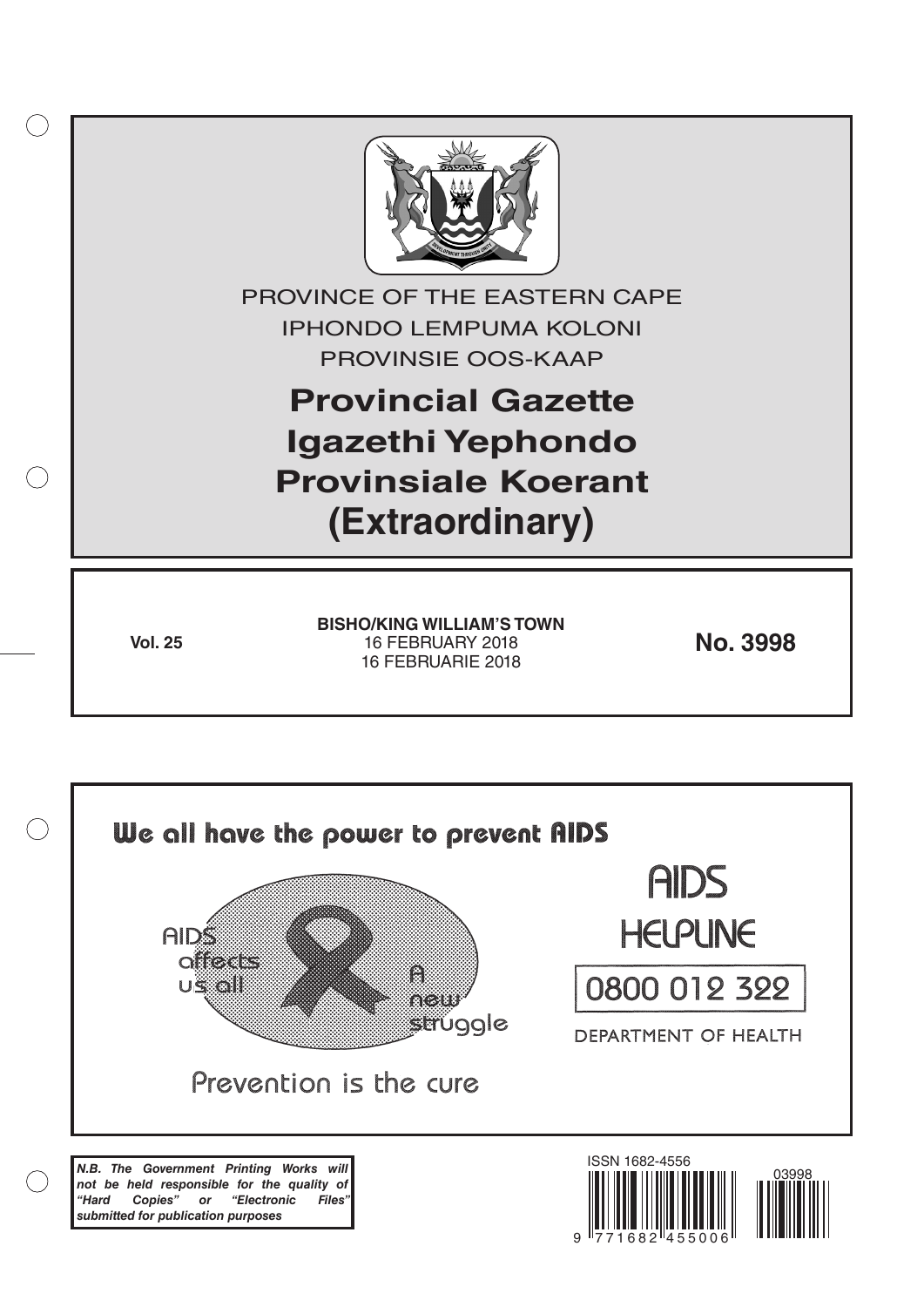# **IMPORTANT NOTICE:**

**The GovernmenT PrinTinG Works Will noT be held resPonsible for any errors ThaT miGhT occur due To The submission of incomPleTe / incorrecT / illeGible coPy.**

**no fuTure queries Will be handled in connecTion WiTh The above.**

# **CONTENTS**

|    |                                                                                                       | Gazette<br>No. | Paae<br>No. |
|----|-------------------------------------------------------------------------------------------------------|----------------|-------------|
|    | <b>LOCAL AUTHORITY NOTICES • PLAASLIKE OWERHEIDS KENNISGEWINGS</b>                                    |                |             |
| 24 | Eastern Cape Liquor Act (10/2003): Notice of Lodgement of Applications for Transfer of Certificate of | 3998           |             |
| 25 |                                                                                                       | 3998           |             |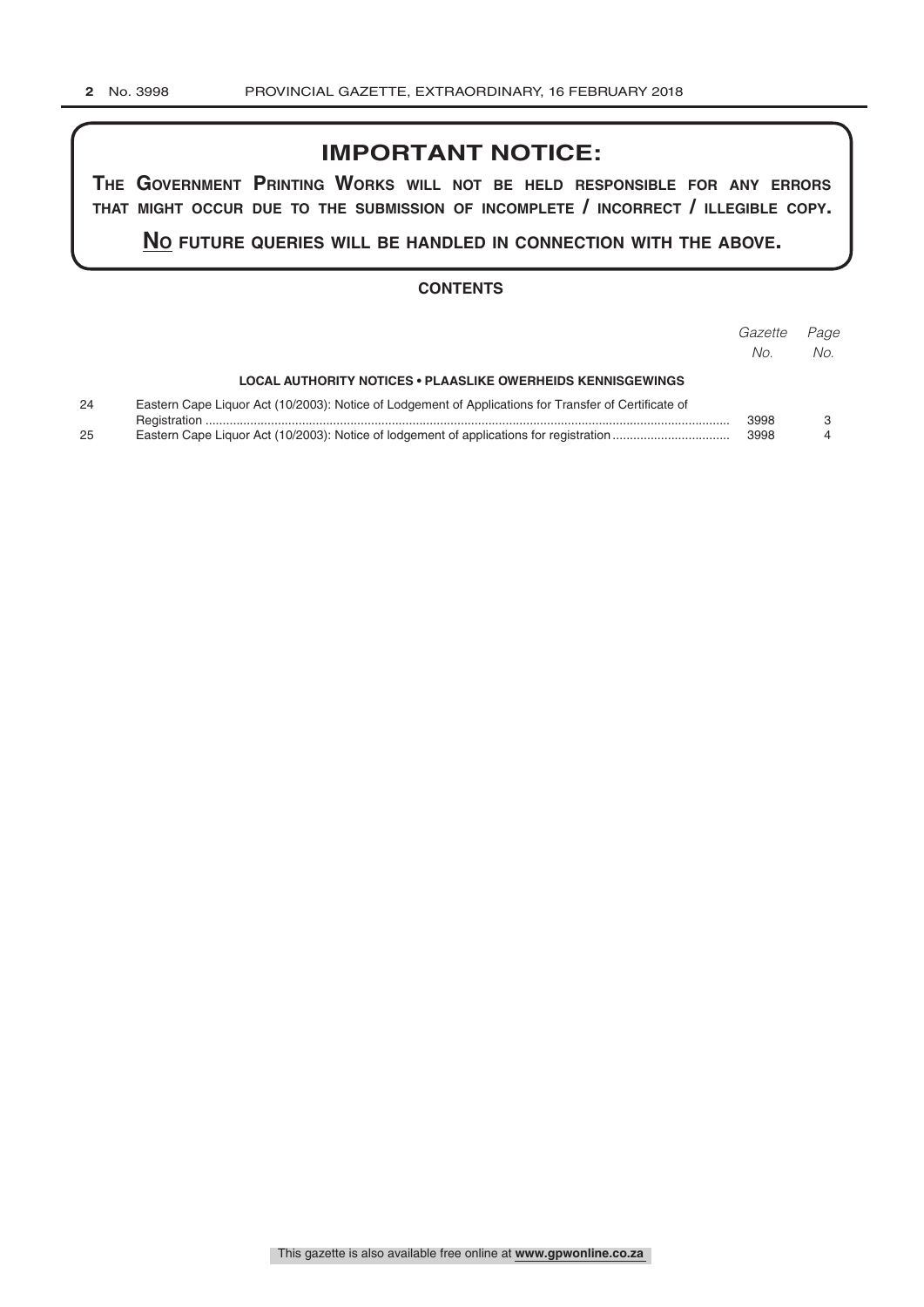# Local Authority Notices • Plaaslike Owerheids Kennisgewings

# **LOCAL AUTHORITY NOTICE 24 OF 2018**

FORM 9 Reg 11 (1)]

### EASTERN CAPE LIQUOR ACT, 2003 (Act No. 10 of 2003)

### NOTICE OF LODGEMENT OF APPLICATIONS FOR TRANSFER OF CERTIFICATE OF REGISTRATION

Notice is hereby given that the applications for transfer of certificates of registration, particulars of which appear in the Schedule hereunder, have been lodged with the Board.

Interested parties may, free of charge, inspect any application which appears in the Schedule hereunder and may within twenty one days of this notice, lodge with the Board written representations in support of, or written objections.

#### LERATO RADIKOANYANA EASTERN CAPE LIQUOR BOARD 15 February 2018

#### **SCHEDULE**

| <b>Application Number</b> |                   | Particulars of certificate of<br>Name and number<br>registration<br>of Ward |                                                                                          |                                                         |                                                                               |  |
|---------------------------|-------------------|-----------------------------------------------------------------------------|------------------------------------------------------------------------------------------|---------------------------------------------------------|-------------------------------------------------------------------------------|--|
|                           |                   |                                                                             |                                                                                          | Particulars of holder of<br>certificate of registration | <b>Particulars of</b><br>prospective holder of<br>certificate of registration |  |
|                           | ECP10368/03026/OO | Ward 23 Buffalo<br>City Metropolitan<br>Municipality                        | Smoxo's Place,<br>1410 N.U. 14.<br>Mdantsane, 5219                                       | Thandeka Thelma Smoxo                                   | Phelokazi Smoxo                                                               |  |
| 2.                        | ECP04128/03026/ON | Ward 18 Buffalo<br>City Metropolitan<br>Municipality                        | Erf 11096.<br>48A<br>The Mail Room.<br>Nahoon.<br>Road.<br>East<br>Beach<br>London, 5201 | Seymour Family Trust                                    | <b>Harold Goddard</b><br>Entertainment                                        |  |
| 3.                        | ECP03449/03017/ON | Ward 6 Ndlambe<br>Local Municipality                                        | -45 Diaz<br>Lala Lapa Lodge,<br>41<br>Road', Seafield,<br>Kleinemonde.<br>Bathurst, 6166 | Alfred Leon De Waal                                     | Herman Louw                                                                   |  |
| 4.                        | ECP21232/90454/OF | Ward 8 Nelson<br>Mandela<br>Metropolitan<br>Municipality                    | Top Up, Erf 35, 38A Dijon Road,<br>Lorraine, Port Elizabeth, 6001                        | Zen Thanabalan Chetty                                   | <b>Centre Forward Trading</b><br>120                                          |  |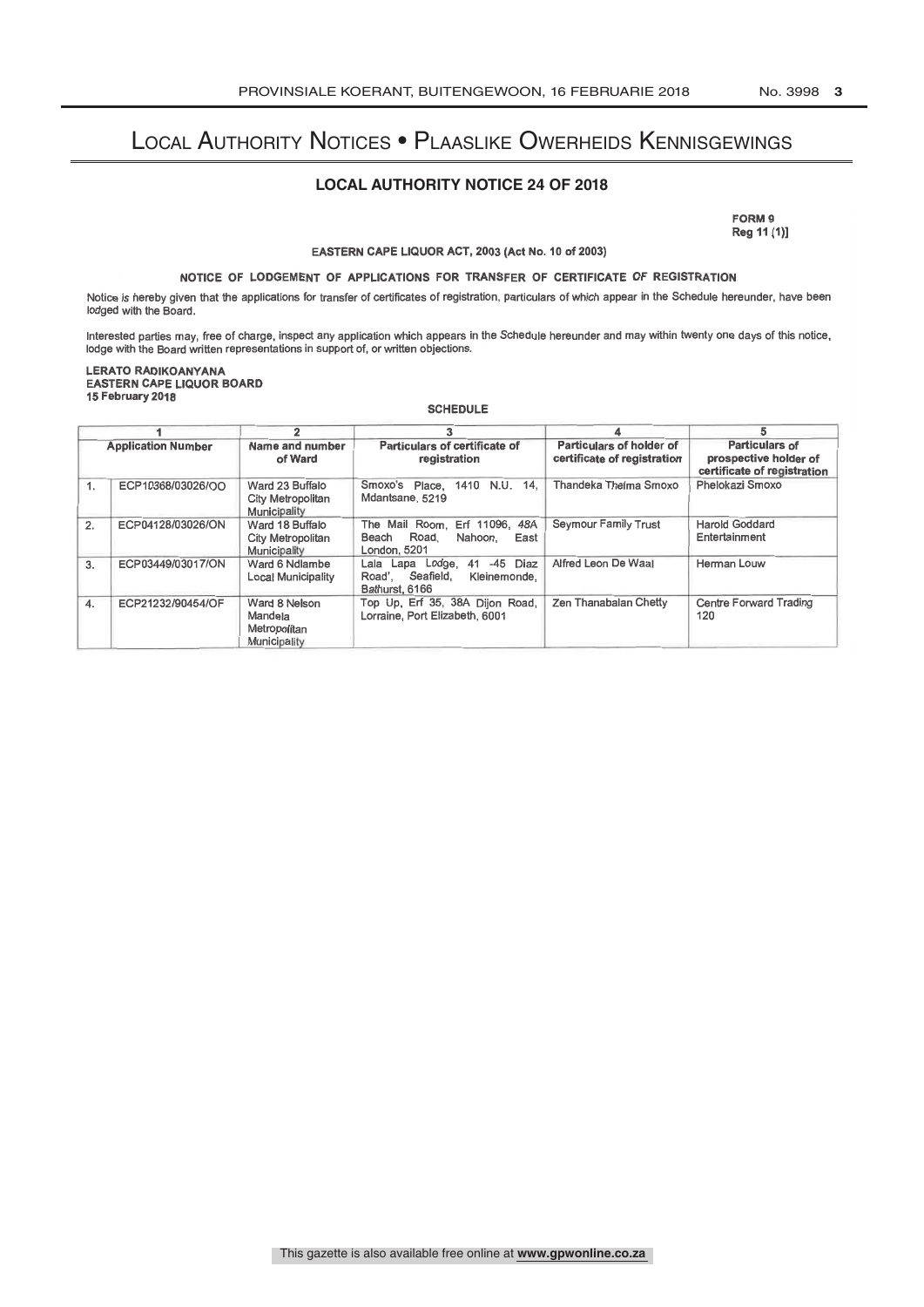# **LOCAL AUTHORITY NOTICE 25 OF 2018**

1. CM3  $[Reg 4 (1)]$ 

 $\mathbf{r}$  (1)  $\mathbf{r}$ 

## EASTERN CAPE LIQUOR ACT, 2003 (ACTION TO 21 2003)<br>AF AF LABOENENT AF ADDI IOATIONS EOD DECISTDATION NOTICE OF LODGEMENT OF APPLICATIONS FOR REGISTRATION

Notice is hereby given that the applications for registrations, particulars of which appear in the Schedule hereunder and may within twenty one days of Interested parties may, insee of charge, inspect any application which appears in the Schedule hereunder and may within twenty one days of<br>It is edited below the Beard unifor carecoorbines in support of or written objectio this notice, lodge with the Board written representations in support of, or written objections. LERATO RADIKOANYANA

## EASTERN CAPE LIQUOR BOARD 15 February 2018

|                           |                   | $\overline{2}$                                             | 4<br>$\mathbf{R}$                   |                                 | 5                                                                                               |  |
|---------------------------|-------------------|------------------------------------------------------------|-------------------------------------|---------------------------------|-------------------------------------------------------------------------------------------------|--|
| <b>Application Number</b> |                   | Name and number of<br>Ward                                 | Kind of registration<br>applied for | Kind of<br>liquor to be<br>sold | Name under which business is to be<br>conducted and particulars of the erf,<br>street or farm   |  |
| 1.                        | REF9003125009089  | Ward 50 Buffalo City<br><b>Metropolitan Municipality</b>   | On and Off<br>Consumption           | All kinds                       | The Grove, Farm 747, Portion 2, Hilldasia<br>Brakfontein, East London, 5201                     |  |
| $\overline{2}$ .          | REF6705245083082  | Ward 17 Umzimvubu<br><b>Local Municipality</b>             | On and Off<br>Consumption           | All kinds                       | Kwa Ncamile's Tavern, Lubhacweni<br>Administrative Area, Mount Frere, 5090                      |  |
| 3.                        | REF4812105548089  | Ward 18 Umzimvubu<br><b>Local Municipality</b>             | On and Off<br>Consumption           | All kinds                       | Kwa Bra Kaps Tavern, Essek Farm No. 41,<br>Essek Location, Mount Frere, 5090                    |  |
| 4.                        | REF4812105548089  | Ward 18 Umzimvubu<br><b>Local Municipality</b>             | On and Off<br>Consumption           | All kinds                       | Phumla Uphole Tavern, , Essek Farm No.<br>41. Essek Location, Mount Frere, 5090                 |  |
| 5.                        | REF6510255536080  | Ward 12 Umzimvubu<br><b>Local Municipality</b>             | On and Off<br>Consumption           | All kinds                       | Mcatha Liquor Store, Etyeni Location,<br>Mgungundlovu Administrative Area, Mount<br>Frere, 5090 |  |
| 6.                        | REF6006041134082  | Ward 20 Umzimvubu<br><b>Local Municipality</b>             | On and Off<br>Consumption           | All kinds                       | Pacs Tavern, Mahamane Administrative<br>Area, Mount Frere, 5090                                 |  |
| 7.                        | REF6201295877086  | Ward 14 Umzimvubu<br><b>Local Municipality</b>             | On and Off<br>Consumption           | All kinds                       | H100, Makolonini Administrative Area,<br>Mount Frere, 5090                                      |  |
| 8.                        | REF7702065634085  | Ward 8 Sengu Local<br>Municipality                         | On Consumption                      | All kinds                       | Impolo Lounge, Erf 103, New Rest,<br>Sterkspruit, 9762                                          |  |
| 9.                        | REF7410261033082  | Ward 15 Intsika Yethu<br><b>Local Municipality</b>         | On and Off<br>Consumption           | All kinds                       | Sondela Tavern, Eleven Administrative<br>Area, Mahlubini Location, Cofimvaba, 5380              |  |
| 10.                       | REF2015/110916/07 | Ward 18 Makana Local<br>Municipality                       | On Consumption                      | All kinds                       | Mugg & Bean, Erf 9651, Shop 49, Pepper<br>Grove Mall, Grahamstown, 6139                         |  |
| 11.                       | REF5202275143086  | Ward 10 Intsika Yethu<br><b>Local Municipality</b>         | On and Off<br>Consumption           | All kinds                       | Zukisane Tavern, Emdeni Location,<br>Emahlubeni, Tsomo, 5400                                    |  |
| 12.                       | REF8211225535082  | Ward 1 Inxuba Yethemba<br><b>Local Municipality</b>        | Off Consumption                     | All kinds                       | Liquor Zone, Erf 3895, 315 Sikhulu Street,<br>Cradock, 5880                                     |  |
| 13.                       | REF5605120172086  | Ward 11 Nelson Mandela<br><b>Metropolitan Municipality</b> | On and Off<br>Consumption           | All kinds                       | Pamela's Tavern, 6 Claire Street, Korsten,<br>Port Elizabeth, 6001                              |  |
| 14.                       | REF2015/388909/07 | Ward 7 Walter Sisulu<br><b>Local Municipality</b>          | On and Off<br>Consumption           | All kinds                       | Lucky Seven, 16 Smit Street, Aliwal North,<br>9750                                              |  |
| 15.                       | REF8604065018088  | Nelson Mandela<br><b>Metropolitan Municipality</b>         | <b>Special Event</b>                | All kinds                       | 3 Pools Beach Party, The Willows Resort,<br>Marine Drive, Port Elizabeth, 6001                  |  |
| 16.                       | REF5007065063083  | Great Kei Local<br>Municipality                            | <b>Special Event</b>                | All kinds                       | Kei Mouth Country Club, Club House,<br>Remainder Farm 102, Kei Mouth, 5260                      |  |
| 17.                       | REF2003/031929/07 | Nelson Mandela<br><b>Metropolitan Municipality</b>         | <b>Special Event</b>                | All kinds                       | Ironman South Africa - Hobie Beach 2018,<br>Hobie Beach, Summerstrand, Port<br>Elizabeth, 6001  |  |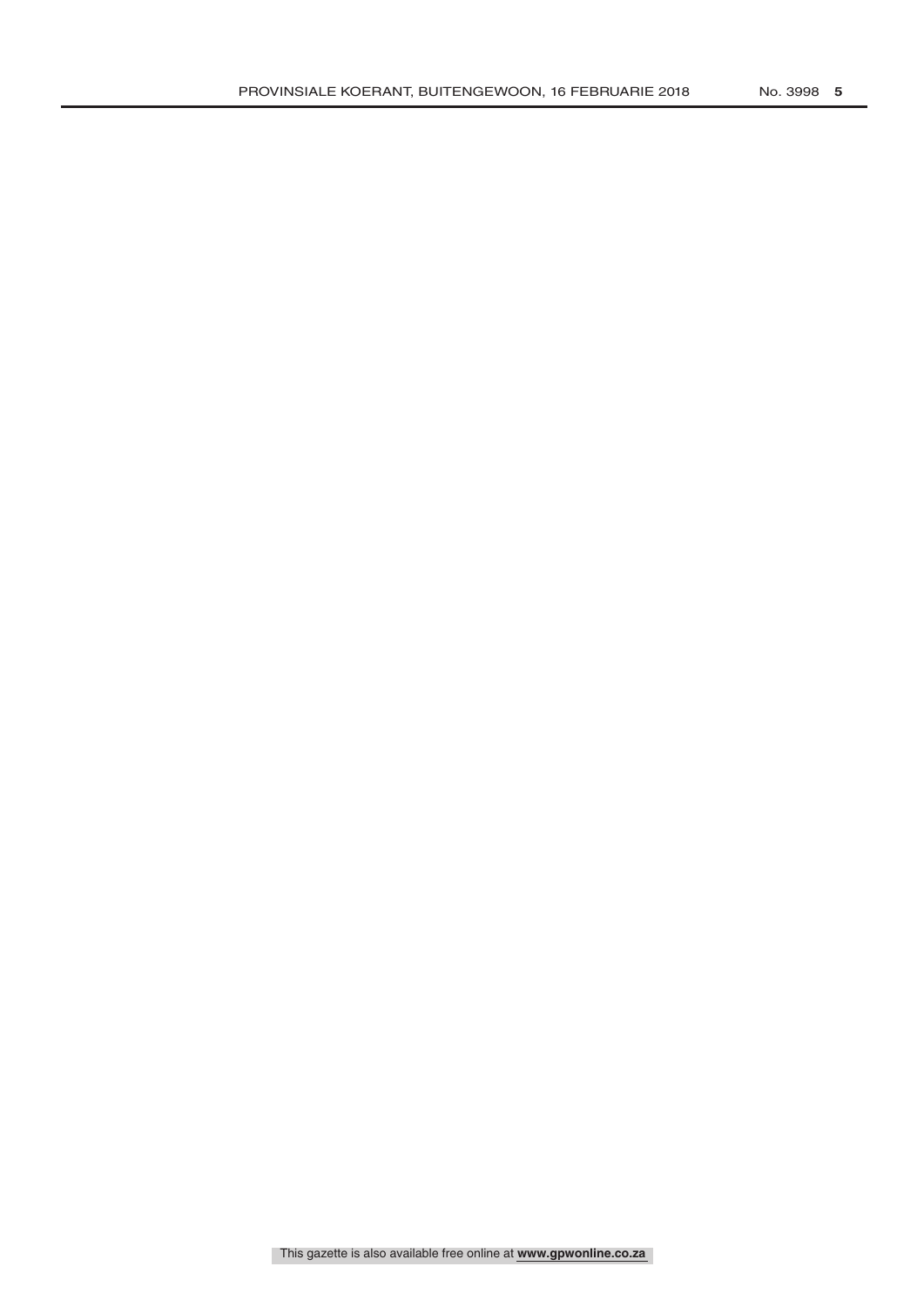This gazette is also available free online at **www.gpwonline.co.za**